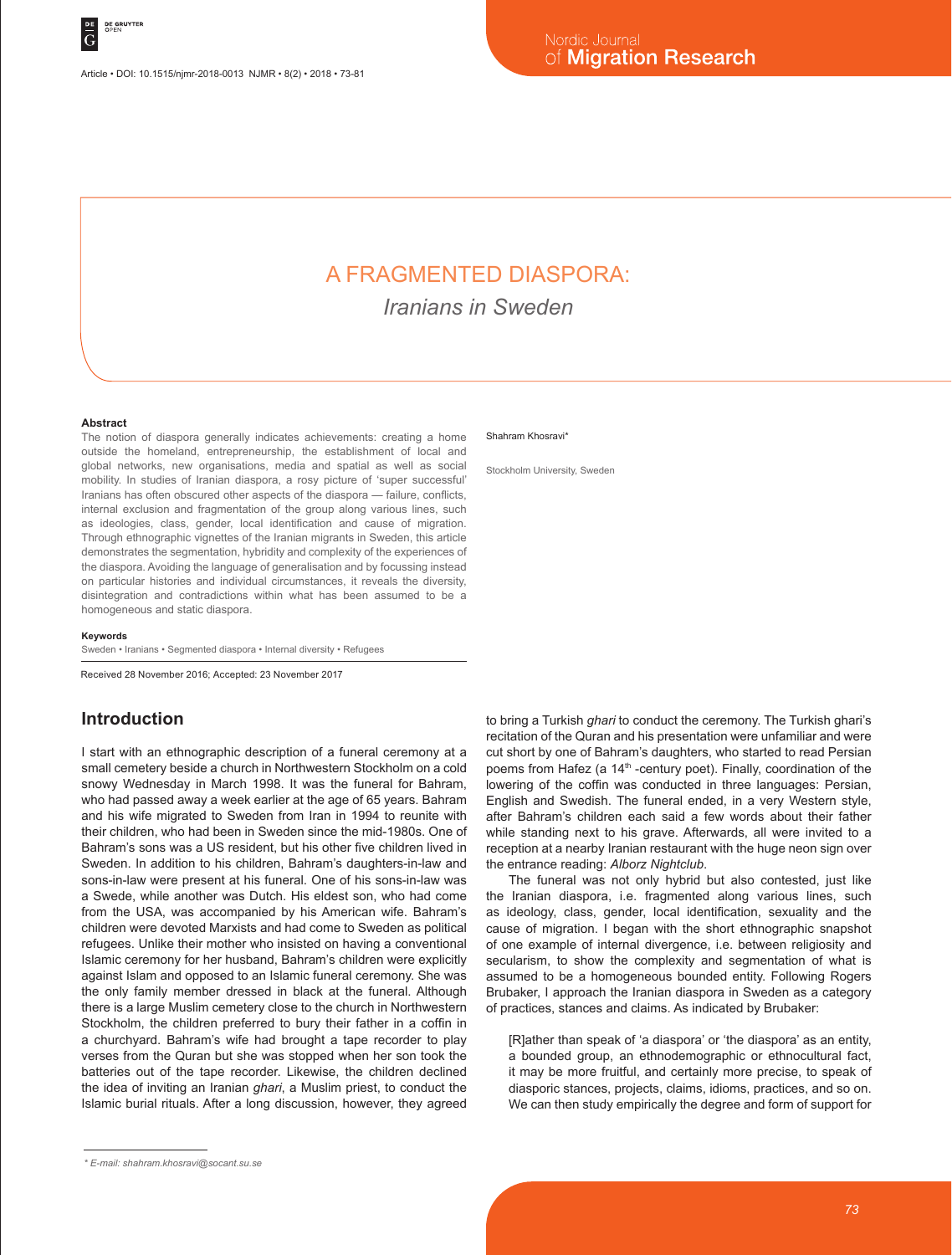a diasporic project among members of its putative constituency, just as we can do when studying a nationalist project. (Brubaker 2005:13)

The funeral, as an allegory of the diaspora, can be understood 'not by essence or purity, but by the recognition of a necessary heterogeneity, diversity, and hybridity' (Hall 1990: 235). Approaching the concept of diaspora in this way challenges the fixed and conventional perception of diasporic identity frozen in static homogeneous national units (see Brah 1996; Mavroudi 2007; Werbner 2004).

Through ethnographic vignettes, this article provides glimpses into a fragmented and contested diaspora. After presenting the main features of Iranian migrants in Sweden, in the second part of this article, I will demonstrate the segmentation, hybridity and complexity of Iranians' experiences. Following Abu-Lughod (1991) in her call for 'writing against culture', rather than writing *about* culture, this article aims to avoid the language of generalisation and instead focusses on particular histories and individual circumstances to illustrate diversity, disintegration and contradictions within what is assumed to be a homogeneous and static diaspora.

The data on which this study is based is a part of a larger ethnography study of the Iranian community in Stockholm, which I have been carrying out since 1996. Throughout my research, I have practised what Hugh Gusterson (1997: 39) calls 'polymorphous engagement', i.e. 'interacting with informants across a number of dispersed sites, not just in local communities, and sometimes in virtual form; and it means collecting data eclectically from a disparate array of sources in many different ways.' My data collection includes various forms of interviews and conventional participant observation. I have interviewed migrants, artists, filmmakers, writers, businessmen and women, journalists and activists. The mobile and multiply situated character of migrants makes the field of such studies often necessarily multi-sited. To explore the transnational space in which Iranian migrants are interconnected and are simultaneously 'territorialised' in at least two or more countries, my ethnographic investigation became gradually multi-sited, conducted in geographically dispersed places, yet intensively interrelated. Apart from my work in Stockholm, I have carried out shorter fieldworks in other main hubs of the Iranian diaspora, namely Los Angeles, Toronto and Kuala Lumpur. I have examined the infrastructure of migration, ethnic business among Iranians (Khosravi 1999), their political mobilisation and activity (Graham & Khosravi 2002), migrant 'illegality' (Khosravi 2010), Iranian return migration (Graham & Khosravi 1997) and masculinity (Khosravi 2009). Furthermore, I have also conducted fieldworks in Tehran since 1999, examining consumption practices as well as precarity and marginalisation among young Iranians. To get insight into the dynamic and erratic characteristics of a diaspora, it is important to follow it over a longer period of time and the fieldwork must be multi-local, including the country of origin.

#### **Iranian Migration to Sweden**

Over the past 4 decades, there has been a dynamic and mixed migration flow of Iranians to Sweden, which has included asylum migration, irregular migration, family reunification, labour migration and student migration. According to the census of 2016, the Iranian group in Sweden (by country of birth) numbered slightly more than 70,000 (Statistiska centralbyrån [SCB] 2016). Of these, 52% were men and 48% women. Until the 1979 Revolution, Iranians in Sweden

*Table 1. Number of Iranians admitted, according to refugee convention, based on humanitarian reasons, de facto refugees or as war-rejecters (1980–2014)*

| Year          | <b>Number</b> |
|---------------|---------------|
| 1980 - 1989   | 27,363        |
| 1990 - 1999   | 11,002        |
| $2000 - 2009$ | 4,750         |
| $2010 - 2014$ | 3,494         |
| Total         | 46,609        |

*Source: Swedish Migration Board (2015).*

*Table 2. Number of skilled labour migrants admitted from Iran, 2000–2014* 

| Year          | <b>Number</b> |
|---------------|---------------|
| $2000 - 2005$ | 310           |
| $2006 - 2010$ | 1,070         |
| $2011 - 2014$ | 2,376         |
| Total         | 3,756         |

*Source: Swedish Migration Board (2015).*

were mainly guest students, with the population estimated to be around 2,000. The 1979 Revolution, the outbreak of the war between Iran and Iraq as well as the violent oppression of political dissidents caused a huge migration to Western countries, including Sweden. The Iranian migration to Sweden, mainly in the form of asylum migration, peaked during the second half of the 1980s. The ceasefire between Iran and Iraq in 1989, as well as a harsher Swedish asylum policy beginning in the early 1990s, reduced the number of Iranians admitted as refugees (see Table 1).

Despite the decrease of asylum migration in the early 1990s, Iranians continued to move to Sweden, mainly for family reunifications or as skilled labourers or students. In the 2000s, due to changes in the Swedish migration policy, which became more favourable towards skilled migrants than towards asylum migrants, a new flow of migration of Iranians began. As indicated in Table 2, prior to the year 2000, the number of skilled labour migrants from Iran was small. Between 2000 and 2014, the skilled labour migration of Iranians to Sweden increased more than sevenfold.

Alongside skilled labour migration, there has been a recent inflow of Iranians seeking education. The free university education in Sweden, which was available until 2010, attracted to Sweden several thousand Iranians hoping to obtain higher education. From the mid-2000s, the number of Iranian student-migrants in Sweden increased considerably. While between 1986 and 2003, only 422 Iranians came to Sweden as students, between 2004 and 2014, this number increased more than 15 times, to 6,364 (Swedish Migration Board 2015). The recent increase in the flow of student and professional migration has played a significant role in making the Iranian community in Sweden more diverse and contested.

#### **'Integration means Iranians'**

This was the answer a young Turkish woman gave a television (TV) journalist in 2010 who had asked her, 'What does integration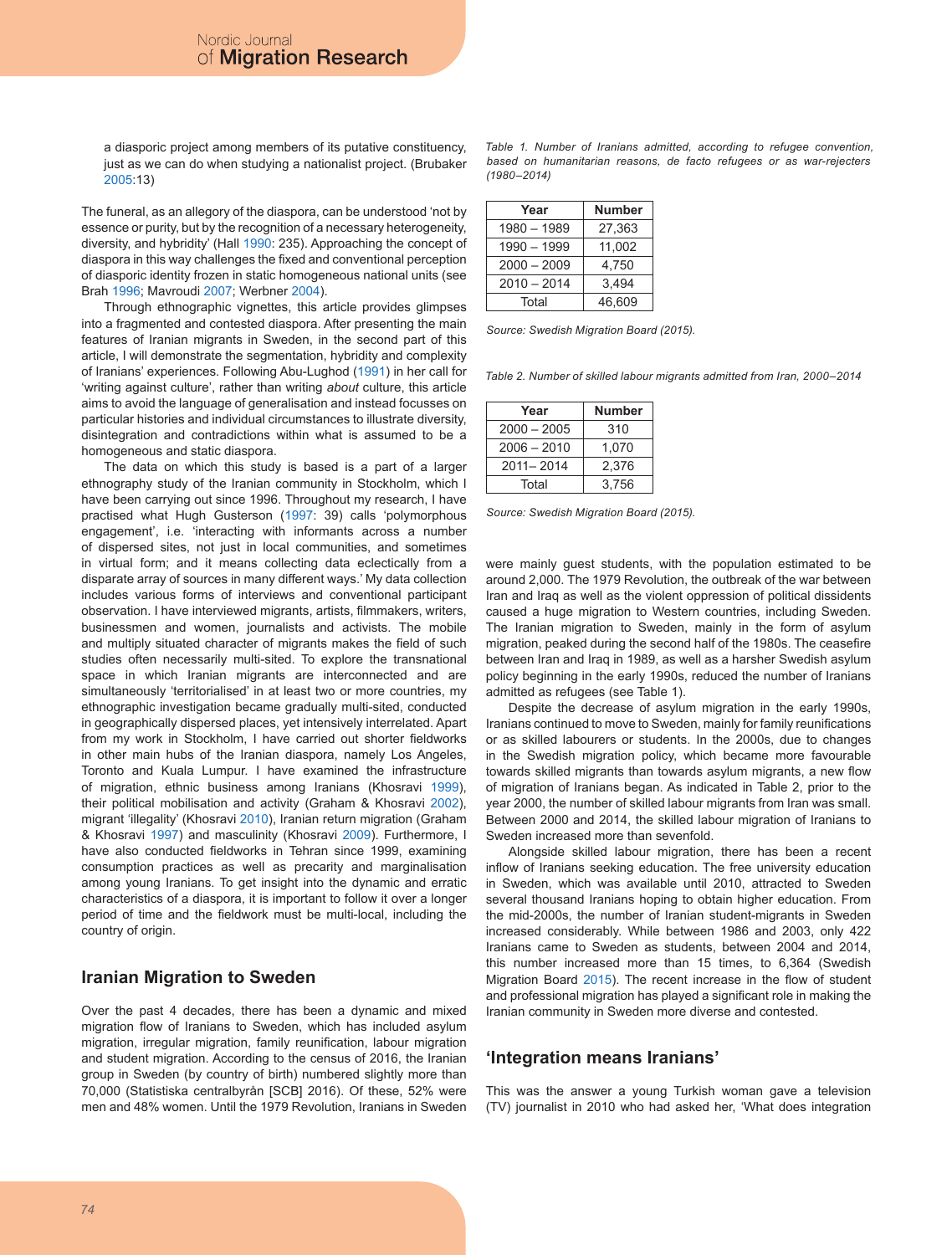mean?' There is a general belief that Iranians in Sweden are easily 'integratable' into the host society. This public imagination is partly accurate since the social and economic context Iranians come from is not very different from the Swedish one. Iranian migrants in Sweden come mostly from the urban middle class and are well educated. They prefer living in cities and show preference for spatial integration. More than 36% of all Iranians in Sweden (born in Iran) live in Greater Stockholm. Another 17% live in Göteborg (Kelly 2013:171). Unlike many other migrant groups, Iranians do not live in an enclave. For instance, compared with the Turkish community in Greater Stockholm, Iranians live in less ethnically segregated neighbourhoods. While 84% of Turks in Greater Stockholm are concentrated in five municipalities, the corresponding figure for Iranians is 10 municipalities.

Iranians easily fit the image of 'good migrants', i.e. spatially integrated, well educated and entrepreneurial. Iranians are one of the most educated migrant groups in Sweden. Young Iranians, more than any other group (including Swedes), attend university (SCB 2011). However, higher education does not necessarily open the door to the labour market for Iranians. Discrimination in the labour market pushes Iranians towards business, in which success has proven more likely (Khosravi 1999; see also Ohlsson, Broomé & Bevelander 2012). Another feature that contributes to the image of Iranians as 'good migrants' is the belief that Iranians are secular. Most of the Iranians left their country not only because of war or political persecution but also because of the increasingly dominant religious culture of everyday life. Well educated, and bearers of a secular mass culture, many Iranians found themselves in an alien atmosphere in post-revolutionary Iran. Perhaps experiences from living under an Islamic theocracy in the homeland plays a significant role in the emergence of not only a strong secularism but also a widespread Islamophobia among Iranians (see Gholami 2015). Iranians in Sweden are very active in anti-Muslim organisations and networks. Anti-Islamic sentiments are palpable both among rightwing and left-wing Iranians. Iranians with a background with the Worker-communist Party of Iran have established the Ex-Muslim Organisation (also found in several other European countries, including the Netherlands and the UK), which has contributed to normalising anti-Muslim rhetoric and sentiments in Swedish society. In protests against the building of mosques, members of the Workercommunist Party of Iran stood side by side with Swedish xenophobic groups. Two members of the Swedish Parliament born in Iran, Amineh Kakabaveh (Left Party) and Hanif Bali (the Moderate Party), have been active and explicit in their anti-Islam statements more than any other members of the Parliament. A graphic example of this bizarre symbiosis was when the Iranian flag was flown next to the flag of the English Defence League (EDL) at an event in Stockholm in August 2012. The Iranian flag has also been seen occasionally at demonstrations of the Patriotic Europeans Against the Islamisation of the West (PEGIDA) in Oslo.

Disassociating oneself from those who are regarded as 'different', e.g. Muslims, is an attempt to increase the potential for integration through 'performing whiteness' (see Khosravi 2012). While there is a historical and widespread white identification among Iranians, they are categorised and treated as non-white in their everyday experiences in Europe or the USA. As Maghbouleh (2017), in her study of Iranian Americans' complex and contradictory relationship to the issue of race, puts it, Iranians live a racial paradox at the limits of whiteness. Believing in their own whiteness, successfully responding to the demands of the host society and taking on the role of 'model minority', Iranians find themselves still treated as non-white. A survey in Sweden from 2013 shows that attitudes towards Iranians are more negative (e.g. experienced cultural distance) than attitudes towards other migrant groups (Jonsson *et al*. 2013). Like Iranian Americans in Maghbouleh's study, many Iranians in Sweden experience a racial perplexity because while their socioeconomic performance is as successful as that of the whites, they are culturally categorised as non-white by the host society.

The snapshot of Bahram's funeral in the beginning of this article is one example of the widespread anti-Islamic attitude among Iranian migrants. Unlike in Toronto or Los Angeles, where religiosity is visible, Iranian Muslims in Sweden attempt to hide their religious faith and religious practices to protect themselves from stigmatisation, exclusion and threats by other Iranians (see also Gholami 2015). This hegemonic anti-Islam discourse among Iranians in Sweden contributes to the segmentation of the diaspora. The anti-Muslim sentiments among Iranians have deepened the gap between diasporic stances, as well as the references to the homeland where Islam plays a significant role in society and culture. Thus, the diasporic stances become less connected to the homeland and more absorbed by other discourses and ideologies, thereby making diaspora less diasporic over time.

#### **Visibility of Success and Invisibility of Failure**

During the past decade, the Iranian group became more visible in the host society due to the emergence of a creative and vigorous second generation working in various areas of entrepreneurship, art, journalism, literature, academia and politics. Iranians have been one of the most active migrant groups in the arena of Swedish politics. Perhaps it is not unexpected since the large number of political refugees, mostly leftists, has made the Iranian group in Sweden one of the most politicised communities within the Iranian diaspora (Hajighasemi 2012; Kelly 2013). In the 2014 general election, for a seat in the *Riksdag* (parliament), more than 50 candidates were firstor second-generation Iranians representing various political parties. Seven of them were elected, compared to the 2010 general election, when only two candidates with an Iranian background entered the parliament. Moreover, the new coalition government in 2014 elected Ardalan Shekarabi as Minister for Public Administration. He was born in Iran and moved to Sweden with his mother at the age of 10 years as an asylum seeker. There are many more examples of young Iranians celebrated in various fields, such as literature, cinema or theatre. The following are a few well-known names who are active at the national level: Marjaneh Bakhtiari, Athena Farokhzad and Pooneh Rohi (literature); Farnaz Arbabi and Nasim Aghili (theater director); Shima Niavarani (actor), Ahang Bashi and Babak Najafi (film director); Laleh and Arash (music).

The high visibility of achievements of Iranians in Swedish society has generated an impression that Iranians are a successful group in Sweden. Timbro, a Swedish libertarian think tank, published *Från fattigdom till framgång* (From Poverty to Success) by Nima Sanandaji in 2012. The book tells the story of Iranians' 'exemplary' integration. The author neglects to mention the role of various forms of capital (cultural, economic and human) that Iranians have brought from their homeland. Although marginalised in the Swedish society, many Iranians belonged to the Iranian urban middle class and had had access to resources from Iran or other countries, which later on facilitated their entrepreneurial and academic achievements in Sweden. The diaspora media, from Los Angeles to Kuala Lumpur, regularly broadcast success stories and interviews with successful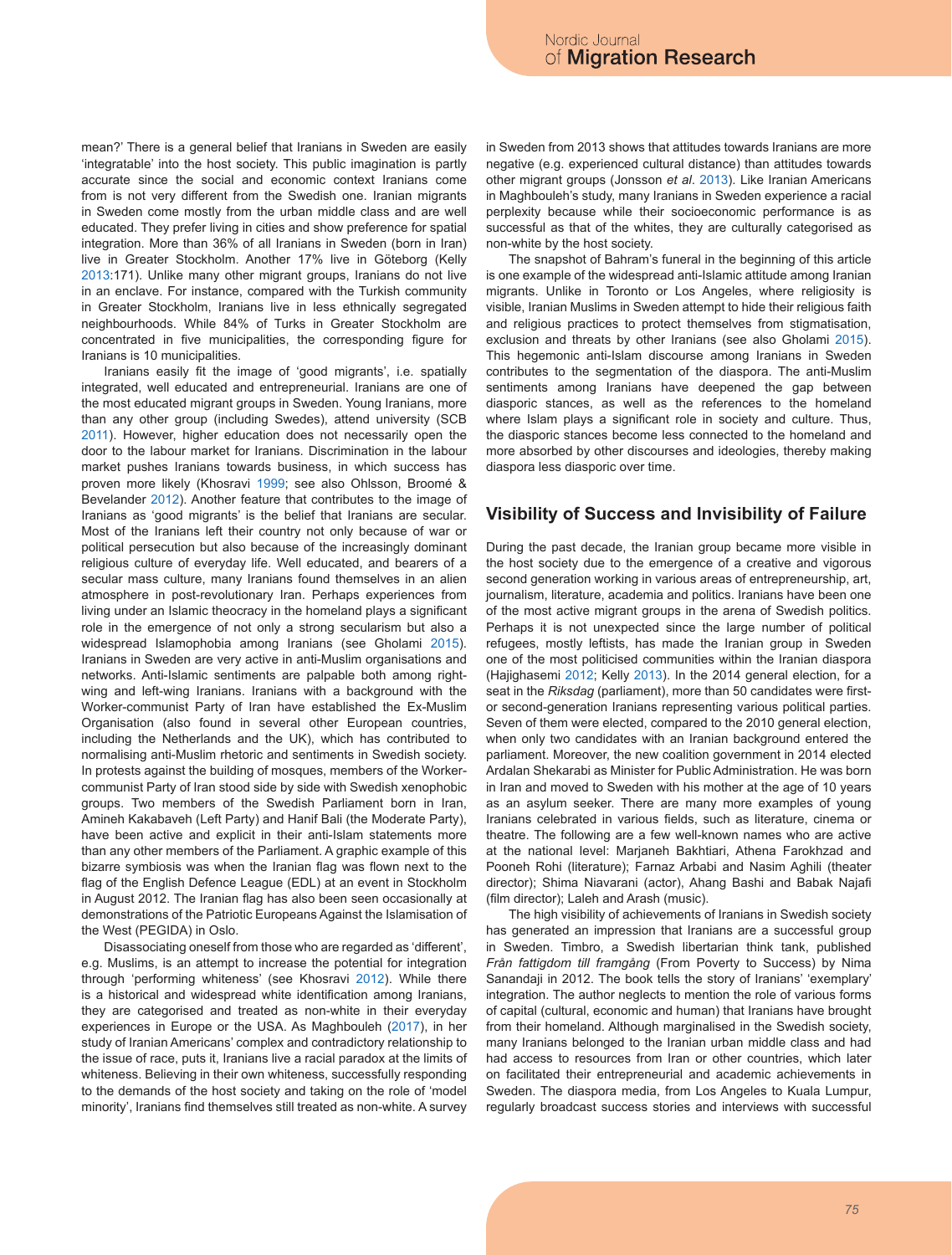Iranians outside Iran. In Sweden, the local radio programmes and online magazines, such as *Stockholmian,* reproduced the image of the successful Iranian group by regularly publishing names and images of 'rich', 'prominent', 'popular' Iranians in Sweden.

The rosy picture painted of 'super successful' Iranians obscures other segments of the group, namely failed asylum seekers; deportees; the undocumented, who are stuck in the informal labour market; and also those Iranians who suffer from protracted unemployment and underemployment. These precarious groups are often excluded in the main diasporic narratives and practices, not only by diaspora scholars but also by diasporic media. Those who are regarded as 'failed migrants' have often been invisibilised in studies of the Iranian diaspora. Perhaps this is the case of most diaspora studies. In diaspora studies, which are focussed on the concerns of middle class, the 'failed migrants' are generally marginalised and invisibilised, and when they are included, the term diaspora has an added adjective, such as 'abject diaspora' (Nyers 2010).

There is a neoliberal approach in many diaspora studies, which individualises and personalises the difficulties that the precarious groups in diasporas struggle with, as well as aims to foster responsible, prudent and entrepreneurial subjects. The notion of diaspora generally indicates achievement: construction of a home outside the homeland, entrepreneurship, establishment of organisations, media, transnational mobility and social connections. Ironically, undocumented Iranian migrants – who, as a cheap and docile labour force, constitute a vital factor in the successes of Iranian businesses – are not represented in the narratives of diasporic successes. The social exclusion makes the diaspora divided and split along both socioeconomic lines and legality lines (documented and undocumented).

# **Contested Narratives of Diaspora**

The image of Iranians as thriving, entrepreneurial, prolific, responsible, self-regulating, prudent and adaptable in the host society, but at the same time loyal and devoted to Iran and their Iranian identity, is produced mainly by 'diaspora brokers'. By diaspora brokers, I mean all those actors who are engaged in the following: definition and maintenance of the boundaries of the diasporic group; connecting Iranian communities across borders; and developing networks that facilitate mobility and the flow of ideas, images, capital, goods and people. Iranian cultural associations, organisations, media and businesses usually function as brokers as well. Diaspora brokers who consistently adopt a diasporic stance belong to a 'small minority of the population that political or cultural entrepreneurs formulate as a diaspora' (Brubaker 2005: 12). As a series of practices, diaspora is used by brokers to make claims, mobilise people as well as articulate projects and expectations. Diaspora is used by brokers to formulate identities and claim loyalties. Therefore, diaspora becomes a heated field of contestation over authenticity, ideologies and economic resources. The conflict between diaspora brokers about how *Chahrshanbeh Souri* should be celebrated in Stockholm is an illustrative example.

#### *Chahrshanbeh Souri or Eldfesten*

Since the late 1980s, *Chahrshanbeh Souri* (the ancient celebration of the last Wednesday of the Iranian year) has been celebrated in Stockholm. Every year in mid-March, thousands of Iranians gather to make a diasporic claim on Iranian identity and culture. Until the late 2000s, Iranians celebrated *Chahrshanbeh Souri* in a gravel football pitch in a northern suburb of Stockholm. The event was organised by *Iranska Riksförbundet* (National Federation of Iranians) in collaboration with local radio stations and Iranian entrepreneurs. It was a modest *Chahrshanbeh Souri*, with a large fire in the corner of the pitch, a disc jockey (DJ) playing music and two or three tents selling Iranian food. It mainly attracted first-generation Iranian migrants, and the visitors were usually families who came with their small children to see and experience 'Iranian culture'. Business and marketing was a palpable aspect of the event. Iranian businesses distributed ads, and local radio programmes held competitions with prizes like tickets to the 'homeland' (Iran). Suburban diaspora brokers used *Chahrshanbeh Souri* as an annual occasion to promote ethnic businesses intertwined with a diasporic claim.

Towards the end of the 2000s, other diaspora brokers started to organise *Chahrshanbeh Souri* in a novel way. *Farhang*, a cultural association, in collaboration with an Iranian programme director at *Riksteatern* (the Swedish National Theatre) transformed the celebration of *Chahrshanbeh Souri* and gave it the Swedish name *Eldfesten* (the festival of fire). With generous governmental funding for promoting cultural diversity, *Eldfesten* became a great success. According to the organisers, tens of thousands visit the event, which featured popular artists flying in from main diaspora hubs such as Los Angeles, Toronto, London or Dubai. The event was hosted by Maz Jobrani (a Los Angeles-based Iranian comedian and actor) in 2013 and Sina Valiolah (a TV host in Dubai) in 2017, who spoke mostly in English and some Persian. In 2011, the host was Alexandra Pascalidou, a Greek–Swedish journalist and TV host. In 2017, the Swedish Civil Minister was invited and he gave a short speech in Swedish, focussing on integration policies. Presenting *Eldfesten* as 'a fiesta for the spring, the sun and the return of the light', the organisers emphasised the transnationality of *Eldfesten* by also including non-Iranian performers and by welcoming a wider audience. The website of *Eldfesten* stated the following:

Our goal is to move the celebrations out of the suburbs into the city's most prestigious public plaza and to establish it as a recurring festival in Sweden for everyone regardless of nationality, age, religion or ethnicity (Eldfesten 2014).

Since 2016, the event has been broadcast live by the Swedish main TV channel and by the Iranian London-based *Manoto* TV channel. The spatial aspect of *Eldfesten* has been metaphorically significant. By moving the event from suburbia (invisible to most Swedes) into Kungsträdgården, a park in central Stockholm, the event was transformed from an isolated migrant activity into a national one. *Chahrshanbeh Souri* in the suburb was entirely Iranian, performed entirely in Persian and for a crowd of Iranians. *Eldfesten*, performed in English, Persian and Swedish, attracts a multi-ethnic audience, not only those national groups who celebrate *Chahrshanbe Souri*, such as Iranians, Afghans, Kurds and Tajiks, but also Swedes and other ethnic groups who enjoy the fiesta. While *Chahrshanbeh Souri* could be seen as a diasporic claim, *Eldfesten* is part of a Swedish multicultural policy.

The suburban diaspora brokers, i.e. *Iranska Riksförbundet* (The Iranian Federation in Sweden), the radio stations and entrepreneurs in the ethnic economy, continued to arrange their own separate *Chahrshanbe Souri*, which has been shrinking in size and scope every year. The inconspicuous event in a football pitch far from the city centre lost its audience to the spectacular and professionally arranged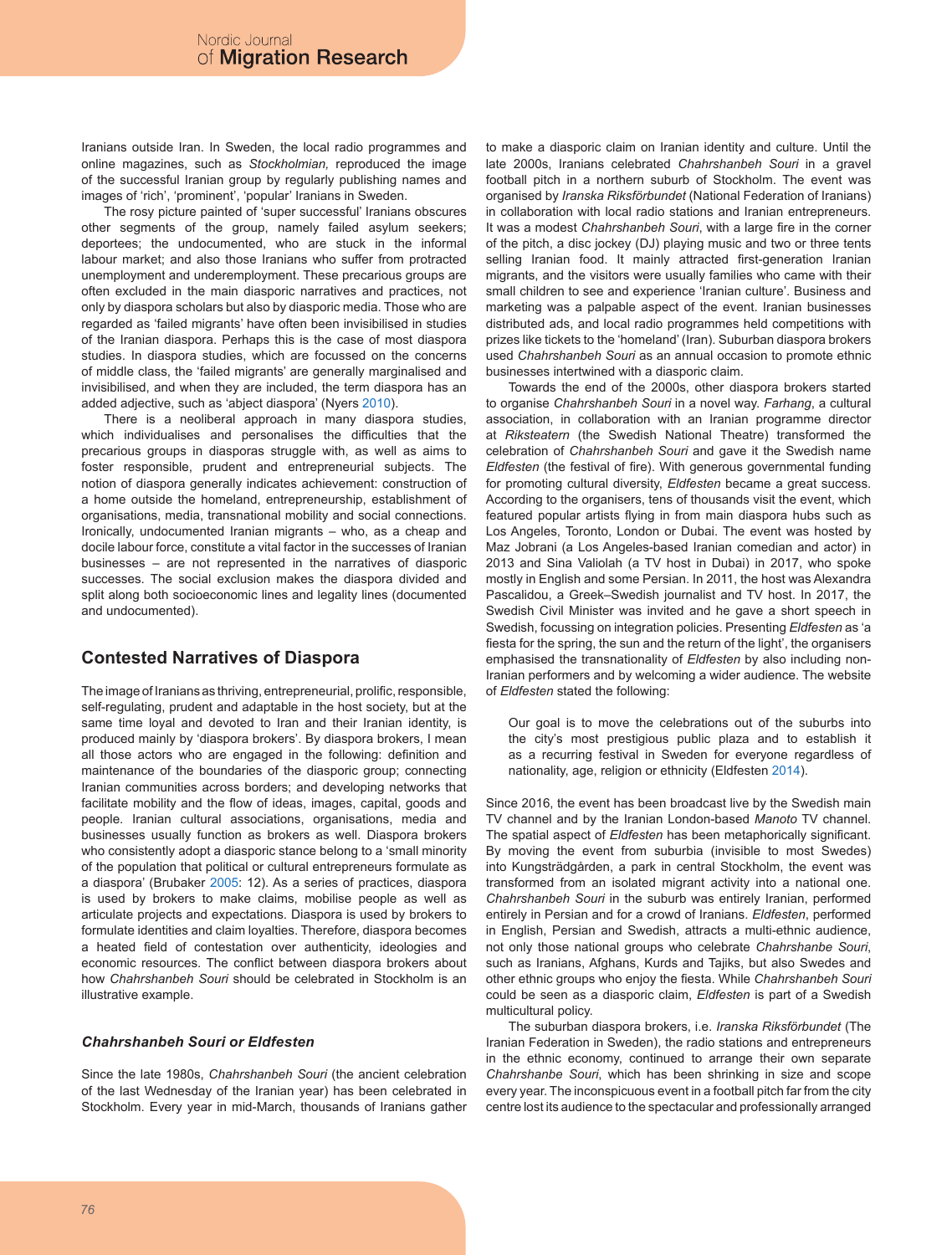*Eldfesten*. The competition between diaspora brokers increased. The conflict became dramatic in the first year that *Chahrshaneh Souri* was planned to be celebrated in *Kungsträdgården*, and the police had to cancel it after a false bomb threat. The suburban diaspora brokers accused *Riksteatern* (the Swedish National Theatre) of 'cultural stealing' (*dozdiye farhangi*). Local radio programmes started their attacks. Hamed, a businessman and major actor in organising Persian events, as well as a central link between the Iranian popular culture produced in Los Angeles (known as *Irangeles*) and the Swedish scenes, sent several protest letters to *Riksteatern*, accusing them of cultural stealing. He posted interviews with scholars in Iranian history on his Facebook wall, who testified that *Eldfesten* was a 'falsified' version of an ancient Iranian tradition. Hamed as a suburban diaspora broker, became the guardian of what he regarded as authentic Iranian culture. In his view, renaming the ritual *Eldfesten* and inviting the participation of other ethnic groups not only damaged the *Chahrshanbeh Souri* celebrations but also constituted an attack on Iranian culture. *Riksteatern's* answer was short: '*Eldfesten* is for everyone who wants to celebrate it'.

Undoubtedly, there has been financial interest behind the conflict: losing *Chahrshanbeh Souri* to *Eldfesten* means losing a potential market. Diaspora brokers who are active in the ethnic economy also protect their market by maintaining diasporic boundaries. The success and survival of this market, which involves local radio programmes, cultural events, ethnic businesses and ethnic associations (whose money received from the state depends on its number of members), are dependent upon the diasporic continuum. To compensate for the loss of *Chahrshanbeh Souri*, suburban diaspora brokers started a new festival. The *Tirgan* festival was arranged for the first time in the summer of 2012, in a park north of Stockholm. Hamed was one of the main figures in initiating the festival. He blamed *Eldfesten* for 'de-Iranianisation' of *Chahrshanbeh Souri* and chose *Tirgan* to 'highlight Iranian history, culture and identity'. On its website, the festival is presented as a celebration of *Arash Kamangir*, a Persian legendary figure who, in Iranian mythology, heroically solidified the sovereignty and independence of Iran under occupation by its enemies (Tirgan 2017). The *Tirgan* festival in Stockholm was influenced by the well-known *Tirgan* festival in Toronto. In the process of planning the festival in the first year, the director of the *Tirgan* festival in Toronto was consulted to develop the festival in Stockholm. The *Tirgan* festival is an attempt to reclaim and reinforce the diaspora boundaries. Unlike *Eldfesten*, which blurs the diaspora boundaries, the *Tirgan* festival manifests long-distance nationalism, emphasising boundary maintenance through asserting Iranianness using local artists and by introducing 'successful Iranians' in Sweden. Tirgan maintains diaspora boundaries and its market. Not celebrated in Iran and unfamiliar to many Iranians, *Tirgan* is an 'invented tradition' (Hobsbawm & Ranger 1992) by diaspora brokers. By inventing traditions, diaspora brokers create historical, social and cultural traditions to maintain continuity and social unity. A young woman put it this way:

These people who arrange all these to keep Iranian culture alive are a handful of baghal [businessmen]. They have no idea about this culture. Until yesterday, we have not heard the name of Tirgan. Suddenly they are experts on Tirgan. What is it? Where is it coming from? How many Iranians inside Iran know about Tirgan after all? This is about business and nothing else.

An interesting shift in the diasporic stances and claims is that diaspora brokers have started looking westwards, towards Toronto, London and Los Angeles, for inspirations – e.g. the *Tirgan* festival in Toronto – rather than towards the homeland. Los Angeles, or *Irangeles*, as it is popularly known, has become the beacon of home, the repository of an Iranian culture more authentic than Iran itself (see Graham & Khosravi 1997). Gradually, the culture and meanings produced in Sweden, like in many other places, have become divorced from the culture in Iran. For the brokers, *Irangeles* has been the source for diasporic practices in the past 4 decades. Los Angeles and – to a lesser extent but increasing in significance – Toronto have turned into major nodes within the transnational space of Iranians' diasporic practices. Los Angeles, with the largest concentration of capital, expertise, popular culture industry and media makers, is the main node in the interconnected system, which facilitates flows of information, capital, ideas, images and cultural products. In recent years, London also, with two relatively new but very popular TV channels, *BBC Persian* and *Manoto,* has become a new media and popular culture node within the Iranian diaspora. Artists are invited to Sweden from *Irangeles*, and diaspora media programmes from Los Angeles and London are re-broadcast by local media in Sweden. Diaspora brokers travel there frequently and come back with new ideas: they design their radio programmes, food stores, restaurants and events according to *Irangelesi* models (see Graham & Khosravi 1997, 2002). Thus, a great deal of the diaspora culture that is being constructed in Sweden is not taken directly from Iran or even from recollections of how things were in Iran. Instead, different national versions of the diaspora culture borrow from each other (Graham & Khosravi 1997). It seems that, like many other diaspora cases, the ties between cultural identity among Iranians and the homeland weaken gradually and a process of de-territorialisation among Iranians in diaspora takes form, i.e. their sense of Iranianness is no longer linked only to Iran but rather, or also, to other countries as well. When diasporic practices and stances are nourished more from Los Angeles or Toronto rather than from Tehran, and when they become less connected to the cultural agenda in the homeland, how diasporic then is the Iranian diaspora? In other words, how Iranian is the Iranian diaspora?

#### **Segmented Diaspora**

In November 2003, I interviewed Aida, a young Iranian-Armenian young woman. She was born and grew up in Sweden. Towards the end of the interview, she asked if she could discuss a 'personal issue' with me. She said that her father was pushing her to get married and that he insisted that her future husband must be an Armenian. Aida said that it was hard to find a man according to her father's wishes. I asked her why she did not try in Iran. She answered that Armenians inside Iran were more traditional and it would cause a lot of 'cultural clashes' between them. When I mentioned trying in Armenia, she said swiftly that she wanted an Iranian-Armenian so that they would have the same background and would 'understand' each other. I said that there was a huge Iranian-Armenian community in Los Angeles where she might find someone. Aida, nodding her head, said that she had been there and found Iranian-Armenians in Los Angeles more American than Iranian. In practice, there was only one option left to her: an Iranian-Armenian man born or having grown up in Sweden. Aida's concern about her future husband reveals the diversity and segmentation of what is imagined as a homogeneous diaspora. Members of the same ethnic group are shaped by the host culture and society more than the term 'diaspora' assumes. In reference to Aida, one question that comes to mind is what constitutes the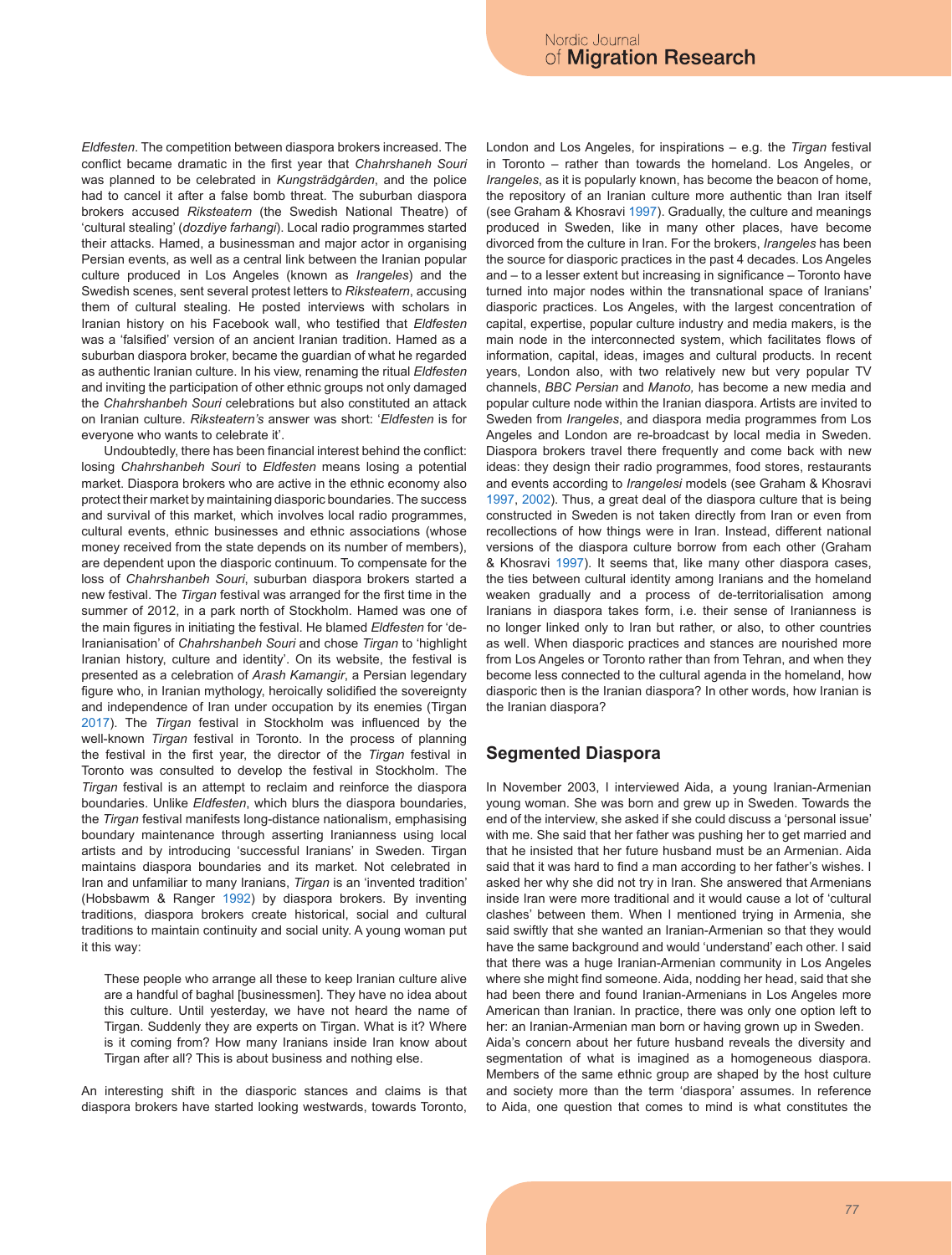'Armenianness' in the Armenian diaspora. Similarly, Iranians' diasporic stances and practices are not the same everywhere. Perhaps, experiences of onward migrants reveal this variety. Babak migrated to Sweden in the mid-1980s when he was 20 years old. After 15 years, he migrated again from Sweden to the USA. I met him for an interview in San Francisco several years after his re-migration. Babak had a lot to say about the difference he experienced between Iranians in the USA and Iranians in Sweden:

I know many Iranian Americans but there is a difference between us Iranians from Sweden and Iranians in the USA. Sometimes, we do not understand each other, for instance when we talk about Iran. It seems as if we talk about different countries... We are a group of Iranians who moved here from Sweden who hang together. Iranian Americans enjoy things that we don't. I can say that they are more traditional Iranians than us. They follow Iranian traditions much more than we do in Sweden.

Babak's generalisation about Iranian Americans is shared by many other Iranians in Sweden. The stereotype of Iranian Americans used by my interlocutors in Sweden depicts Iranian Americans as materialistic, superficial, politically and culturally conservative as well as more religious.

Iranianness is a contested notion, and Iranian groups in different countries develop their own way of being Iranian. Iranianness is localised and, therefore, the experience of claiming and performing Iranianness differs in different societies. Being an Iranian in Sweden does not mean the same thing in the USA. Iranianness is experienced and negotiated differently in different societies. How Iranianness is experienced depends on the responses of the host society to the Iranian group. Responses differ due to a range of reasons, e.g. historical relations between Iran and the host country, the degree of shared social and cultural interests, the size of the Iranian migrant group and the status of Iranians in the host country.

Aida's and Babak's experiences illustrate the fragmentation and diversity of what is assumed to be homogeneous Iranianness. The Iranian 'diaspora' is segmented not only because it includes various ethnicities (Persian, Kurd, Baloch, Azari and so on), religions (Baha´i, Armenian, Judaism and Islam), ideologies (royalists, leftists, secular and religious), classes or other minorities (such as the growing queer sub-diaspora who have their own networks, media, organisations, practices and stances). It is segmented also because of the degree and scale of Iranians' embeddedness into local societies and local cultural identification.

# **New Diversities**

A diaspora is also fragmented because there are different flows of migration. In late fall of 2010, I interviewed 11 young men and women who had come to Sweden as students between 2007 and 2009 and belonged to the most recent flow of migration from Iran to Sweden. An interesting finding that emerged from the interviews was their experiences of distance from the earlier-arrived Iranians. The young students categorised them as 'refugees' and themselves as 'migrants'. They used the term *panahandeh* (refugee) as a pejorative term. The stereotype of 'the refugee' and what she or he looks like is formed by media representations, as there is a tendency to represent the refugee as a special 'kind' of person (Malkki 1995). Refugees are portrayed as the embodiment of eternal human suffering and misery. To the young students with passports and visas in their hands, financially supported by their middle-class parents, being a *panahandeh* means nothing more than failure. They see seeking asylum as something shameful and unethical (associated with illegalities, various forms of camps and sometimes deportation). In the interviews, the former generation of Iranian migrants (identified as refugees by recently arrived students) are not only seen as failing in their migratory projects, but they are also represented as 'uncultured', 'coming from lower levels of the Iranian society' or 'unreliable'. This belief was best captured in a comment made by a 32-year-old Iranian PhD candidate who had been living in Sweden since 2008. He said, 'They are refugees. They have low status and low culture. They live like parasites here and have spoiled the image of Iran.'

The same belief was echoed by a 29-year-old Iranian man who had also been in Sweden since 2008:

I don't trust them. Most of them are refugees. Our generation grew up in a different Iran, in a better educational, social and cultural milieu.

Another interesting aspect of the experienced generational gap is the contested claim to Iranianness. It is perhaps not unexpected, since the refugees and the students left Iran in different social and political atmospheres: the former during the 1980s and the latter during the 2000s. As indicated by the following comments, the students attributed the gap to 'cultural differences':

They came here as refugees. Newcomers are educated and have a higher level of culture and knowledge. Iranians who came before us have made problems and have had a bad impact on the Swedes' opinion about Iranians. (Woman, 25 years old; year of migration: 2009)

I don't like them. For me, they seem like dinosaurs. There is no cultural linkage between us and them.....They are from a lower level of the Iranian society. (Woman, 32 years old; year of migration: 2007)

In contrast to the usual case, such as in McAuliffe's study (2008) or in Moghaddari's study (2016), in which the newer arrivals are looked down upon (labelled 'fresh off the boat') by the earlier arrivals, the student-migrants to Sweden posit Iranians who had come much earlier as the problem. The newer arrivals, consisting of students and professionals with strong socioeconomic resources and solid cultural capital (language proficiency and higher education), disassociate themselves from the 'refugees', who are regarded as being stuck in an 'exilic' and marginalised life. The former group, having grown up with new communication technologies and having good familiarity with globally dominant cultural codes, identify themselves as 'open to other cultures', 'cosmopolitan' and, at the same time, distance themselves from the mainstream diasporic narratives made by the 'refugee' groups. Such boundary-making between 'respectable' migrants and 'fraudulent' refugees has also been observed among Iranians in Germany (Moghaddari 2016). In her study of the Iranian community in Hamburg, Moghaddari shows that early-migrant merchants who migrated to Germany before the 1979 Revolution differentiate themselves from post-1979 refugees. It is not only an ideological but also a class boundary in the making.

Along with the recent student and professional migrants, an increasing number of queer (lesbian, gay, bisexual and transgender [LGBT]) migrants have transformed the Iranian diasporic narratives and practices. Although there has been queer activism among Iranians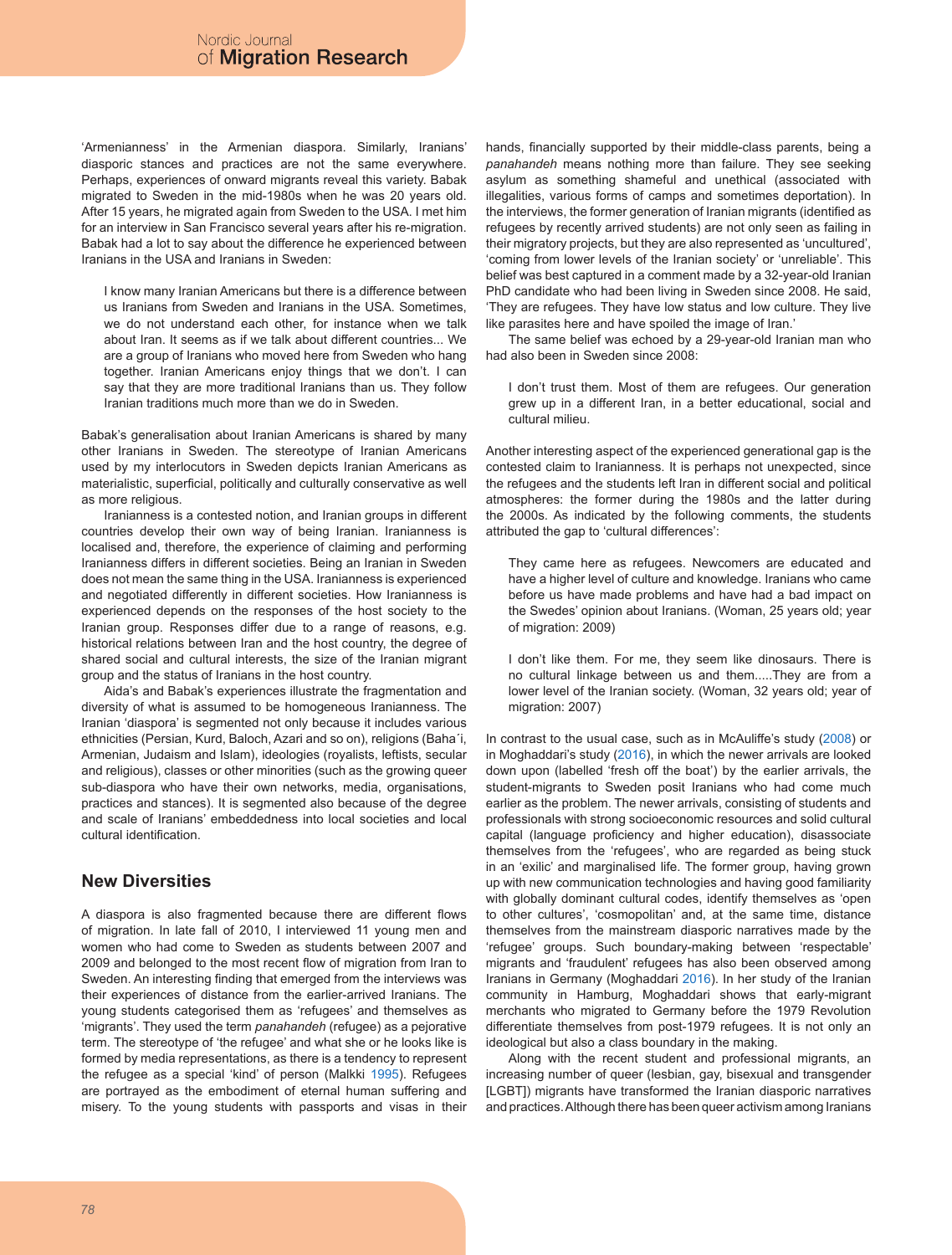in Sweden since the late 1990s, the newly arrived queer migrants have created more social visibility through political mobilisation and cultural activities*.* Visibility and the active participation of Iranian queer migrants in social movements, such as *Iranian Railroad for Queer Refugees* and *Iranian Lesbian and Transgender Network*, annual Pride Parades through Swedish cities and public debates, have contributed to redrawing the diaspora boundaries and the politics of belonging. One of the consequences of this for the Iranian diaspora is raising awareness about widespread homophobia among Iranians and the heteronormativity of diasporic narratives. Queer migration reveals not only how boundaries are racialised but also how they are gendered and sexualised. In their study of queer Iranian Americans, Abdi and Van Gilder (2016) show that the dominant discourse of the Iranian community in the USA works to exclude LGBTQ Iranians and to silence the voices of queer Iranian American women. Consequently, queer Iranian Americans create cultural distance from the main body of the Iranian community. Similarly, in order to cope with prejudices and discriminations, queer Iranians in Sweden maintain distance and suppress cultural identification with the Iranian community.

# **Whose National Imagination?**

A recurrent comment by the student-migrants concerned the 'ignorance' of the refugees about what they called the 'real' Iran. How Iran is imagined differs among refugees who left Iran in the 1980s and the student-migrants who left Iran in the 2000s. The latter believe that the former group's reference to Iran is old and belongs to the early 1980s and that their claim to the homeland is a version and a memory of a place and period that is no more. A young student who left Iran in 2009 puts it this way:

They are something between Iranian and Swede. They are like Persian-speaking Swedes... They are frozen in time. Their culture is from 30 years ago.

or

When Iranians (in Sweden) talk about Iran, they depict an Iran which was during the war, a country in ruins and starvation. (Woman, 30 years old; year of migration: 2009)

The contestation between refugees and student-migrants is a contestation about the right to define the homeland and shape an identity in the diaspora. The different claims of possessing the rights to represent the 'authentic' Iranian culture cause a significant disruption in the mainstream Iranian diaspora in Sweden. Thus, diasporic practices for boundary maintenance are not only towards other groups but also within each group. The form of fetishisation of the homeland varies in different parts of the Iranian diaspora. In Los Angeles, where a monarchist discourse dominates the community, Iran becomes frozen in the 'golden age' of pre-revolutionary Iran, whereas in Sweden, where diasporic stances are made mainly by leftist groups, the homeland is frozen in the period of the vivacious political life during the Revolution and the decade afterwards. The meaning that is produced in Sweden establishes a differentiation both from the homeland under the Islamic Republic and from the royalist narratives from Los Angeles or London.

I started this article with a contested funeral, so I will finish it with a contested *Norouz*, the Iranian New Year ceremony. For several years, I have been following the *Norouz* ceremony simultaneously through three TV channels: the Stockholm-based *Miniatyr TV*, the state-run *Jamejam* channel from Tehran and the British Broadcasting Corporation's (BBC) Persian broadcast from London. These three channels narrate different aspects of Iranian identity: Islamic, Iranian and hybrid. *Jamejam* TV broadcasts an Islamised version of *Norouz* by emphasising Islamic influences, including the recitation of Quran verses and messages from religious leaders. The narrative of *Miniatyr* TV is characterised by ethnic nationalism, emphasising the Persianness of the ritual, as well as signs and symbols of ancient Persian culture. The *BBC Persian* TV broadcasts a different narrative from the other two. Produced and performed by young journalists and programme producers who left Iran after the 2009 election protests, BBC Persian attracts a younger audience. Its narrative of *Norouz,* unlike the religious (*Jamejam*) and ethnic nationalist (*Miniatyr*) ones, can be classified as a hybrid narrative of the ritual, because the BBC Persian service's narrative is based on a secular transnationalism rather than being limited to conventions such as nation or religion. It is pluralistic and includes other narratives and nations that celebrate *Norouz* such as Afghans, Tajiks and Kurds.

Different interpretations and performances of the same ritual display the diversity of national imagination among Iranians. There is not just one single imagined community but several imagined communities simultaneously at work in the lives of Iranians. Iranians have created several alternative national imaginations, a kind of simulacrum, to simulate, to feign and to have what one does not have (Baudrillard 1996: 167). While narratives from *Jamejam* and *Miniatyr* TV aim to maintain boundaries, the BBC Persian service – like *Eldfesten,* in opposition to *Chahrshanbeh Souri* – goes beyond the national boundaries and presents hybridity and transnationalism. Are these practices making Iranian experiences out of Iran more transnational and less diasporic?

#### **Conclusion**

In his classic essay *Cultural Identity and Diaspora* (1990), Stuart Hall argues that diasporas are always framed by two simultaneously operative axes, one being the axis of similarity and continuity, and the other of difference and rupture. While the former provides grounding and continuity, the latter refers to change and discontinuity of identity in the diaspora (Hall 1990: 227). Following Hall, in this article, I have attempted to show the dialectic of how diasporic stances emphasise the national (diaspora) and simultaneously strive to become *trans*national. This is a dialectic of boundary maintenance and boundary erosion inherent in every diaspora. As Mavroudi (2007) correctly argues, diasporas are processual, constantly in an oscillating position between a bounded homeland-oriented identity and unbounded transnational identities.

The conflict between the national *Chahrshanbeh Souri* and transnational *Eldfesten*; the contestation between how *Norouz* is celebrated (Islamic, nationalistic or hybrid); the negotiation between different migrant generations about how to define and represent Iran and Iranianness; the tension between Muslim and Islamophobic Iranians, all are examples of this dialectic. As Brubaker (2005) put it, diaspora is a 'category of practices', always making and unmaking boundaries both inside and outside diaspora communities. The diaspora, as a wholly bounded entity, is an imagined construction made mainly by economic, ideological and cultural entrepreneurs or,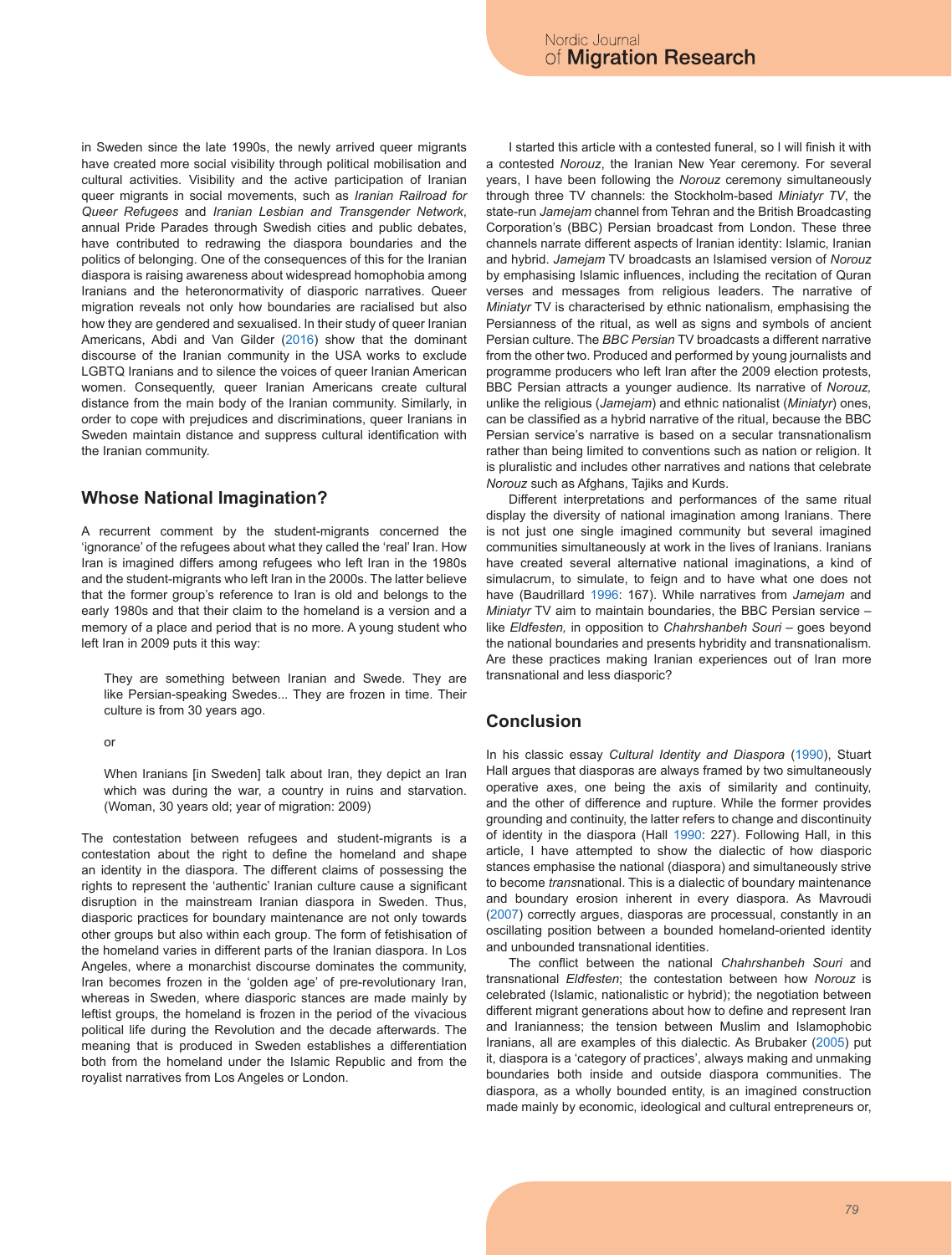as I call them, diaspora brokers. Furthermore, we should remember that a large part of the Iranian group in Sweden does not take part in diasporic practices, and they do not imagine themselves to be diasporic. The Iranian diaspora in Sweden, perhaps similar to other diasporas, is not encapsulated in a defined homogeneous unit: rather, it is contested and fragmented along class, ideological, ethnic, generational and local cultural lines. The diversities of the claims, practices and stances shape multiple narratives of the Iranian diaspora. Closer ethnographic investigations, or as Abu-Lughod (1991) terms it, 'ethnographies of the particular', reveal such complexities (Werbner 2004), tensions, paradoxes and conflicts, as well as offering an alternative to 'the groupist portrayal of diasporas as tangible, quantifiable and bounded entities' (Brubaker 2005:11).

The changing political climate in Sweden (and in the rest of Europe) towards increasingly anti-migrant, in general, and anti-Muslim sentiments, in particular, will affect how Iranians define

themselves and their relation to the host society. Furthermore, social and political transformations in Iran will shape and reshape the future of Iranian diasporic narratives as well, and all these will keep perpetuating the Iranian diaspora's vacillating position between continuity and rupture.

**Shahram Khosravi** is Professor of Social Anthropology at Stockholm University and the author of the following books: Young and Defiant in Tehran, University of Pennsylvania Press (2008); The Illegal Traveller: An Auto-Ethnography of Borders, Palgrave (2010); Precarious Lives: Waiting and Hope in Iran, University of Pennsylvania Press (2017) and After Deportation: Ethnographic Perspectives, Palgrave (2017, edited volume). He has been an active writer in the international press and has also written fiction.

#### **References**

- Abdi, S & Van Gilder, B 2016, 'Cultural (in)visibility and identity dissonance: Queer Iranian-American women and their negotiation of existence', *Journal of International and Intercultural Communication*, vol. 9, no. 1, pp. 69-86, DOI:10.10 80/17513057.2016.1120850.
- Abu-Lughod, L 1991, 'Writing against culture', in *Recapturing anthropology*, ed R Fox, School of American Research Press, Santa Fe, NM, pp. 137-162.
- Baudrillard, J 1996, *Selected writings*, Polity Press, Cambridge.
- Brah, A 1996, *Cartographies of diaspora: contesting identities*, Routledge, London.
- Brubaker, R 2005, 'The 'Diaspora' Diaspora', *Ethnic and Racial Studies*, vol. 28, no. 1, pp. 1-19, DOI:10.1080/014198704200 0289997.
- Eldfesten 2014, Available from: <http://www.eldfesten.info/stockholm/ en>. [Last accessed 8.11.2014].
- Gholami, R 2015, *Secularism and identity: non-Islamiosity in the Iranian diaspora*, Ashgate Publishing Company, Burlington.
- Graham, M & Khosravi, S 1997, 'Home is where you make it: repatriation and Diaspora culture among Iranians in Sweden', *Journal of Refugee Studies*, vol. 10, no. 2, pp. 115-133, DOI:10.1093/jrs/10.2.115.
- Graham, M & Khosravi, S 2002, 'Reordering public and private in Iranian cyberspace: identity, politics and mobilization', *Identities*, vol. 9, no. 2, pp. 219-246, DOI:10.1080/10702890212204.
- Gusterson, H 1997, 'Studying up revisited', *Political and Legal Anthropology Review*, vol. 20, no. 1, pp. 14-119, DOI:10.1525/ pol.1997.20.1.114.
- Hajighasemi, A 2012, 'The political life of Iranian immigrants in Sweden', in *The Iranian community in Sweden: multidisciplinary perspectives*, ed H Hosseini-Kaladjahi, Mångkulturellt Centrum, Tumba, pp. 65-94.
- Hall, S 1990, 'Cultural identity and diaspora', in *Identity: community, culture, difference*, ed J Rutherford, Lawrence & Wishar, London, pp. 222-237.
- Hobsbawm, EJ & Ranger, TO (eds.) 1992, *The invention of tradition*, Cambridge University Press, Cambridge.
- Jonsson, JO, Låftman, SB, Rudolphi, F & Walden, RP 2013, *Integration, ethnic diversity, and attitudes among secondary school students*, Stockholm University, Stockholm.
- Kelly, M 2013, *Onward migration: the transnational trajectories of Iranians leaving Sweden*, Ph.D. dissertation, Uppsala University, Uppsala.
- Khosravi, S 1999, 'Displacement and entrepreneurship: Iranian small businesses in Stockholm', *Journal of Ethnic and Migration Studies*, vol. 25, no. 3, pp. 493-508, DOI:10.1080/136918 3X.1999.9976697.
- Khosravi, S 2009, ''Gender and ethnicity among Iranian men in Sweden', *Journal of Iranian Studies*, vol. 42, no. 4, pp. 591-610, DOI:10.1080/00210860903106311.
- Khosravi, S 2010, *The 'Illegal' Traveler: an auto-ethnography of borders*, Palgrave, Basingstoke and New York.
- Khosravi, S 2012, ''White masks/Muslim names: name changes among Muslim immigrants in Sweden', *Race and Class*, vol. 53, no. 3, pp. 65-80, DOI:10.1177/0306396811425986.
- Maghbouleh, N 2017, *The Limits of Whiteness: Iranian Americans and the Everyday Politics of Race*, Stanford University Press, Stanford.
- Malkki, L 1995, *Purity and Exile: Violence, Memory, and National Cosmology among Hutu Refugees in Tanzania*, University of Chicago Press, Chicago.
- Mavroudi, E 2007, 'Diaspora as process: (De)Constructing boundaries', *Geography Compass*, vol. 1, no. 3, pp. 467-479, DOI:10.1111/j.1749-8198.2007.00033.x.
- McAuliffe, C 2008, 'Transnationalism within: internal diversity in the Iranian diaspora'', *Australian Geographer*, vol. 39, no. 1, pp. 63- 80, DOI:10.1080/00049180701877436.
- Moghaddari, S 2016, *Juggling resources: social differentiation and the creation of capital among Iranians in Hamburg*, Ph.D. thesis, The Graduate Institute, Genova.
- Nyers, P 2010, 'Abject cosmopolitanism: the politics of protection in the anti-deportation movement', *Third World Quarterly*, vol. 24, no. 6, pp. 1069-1093.
- Ohlsson, H, Broomé, P & Bevelander, P 2012, 'Self-employment of immigrants and natives in Sweden – a multilevel analysis', *Entrepreneurship & Regional Development*, vol. 24, no. 5&6, pp. 405-423, DOI:10.1080/08985626.2011.598570.
- Sanandaji, N 2012, *Från fattigdom till framgång: om iranska invandrare som lyckas, och om svensk integrationspolitik som inte gör det*, Timbro, Stockholm.